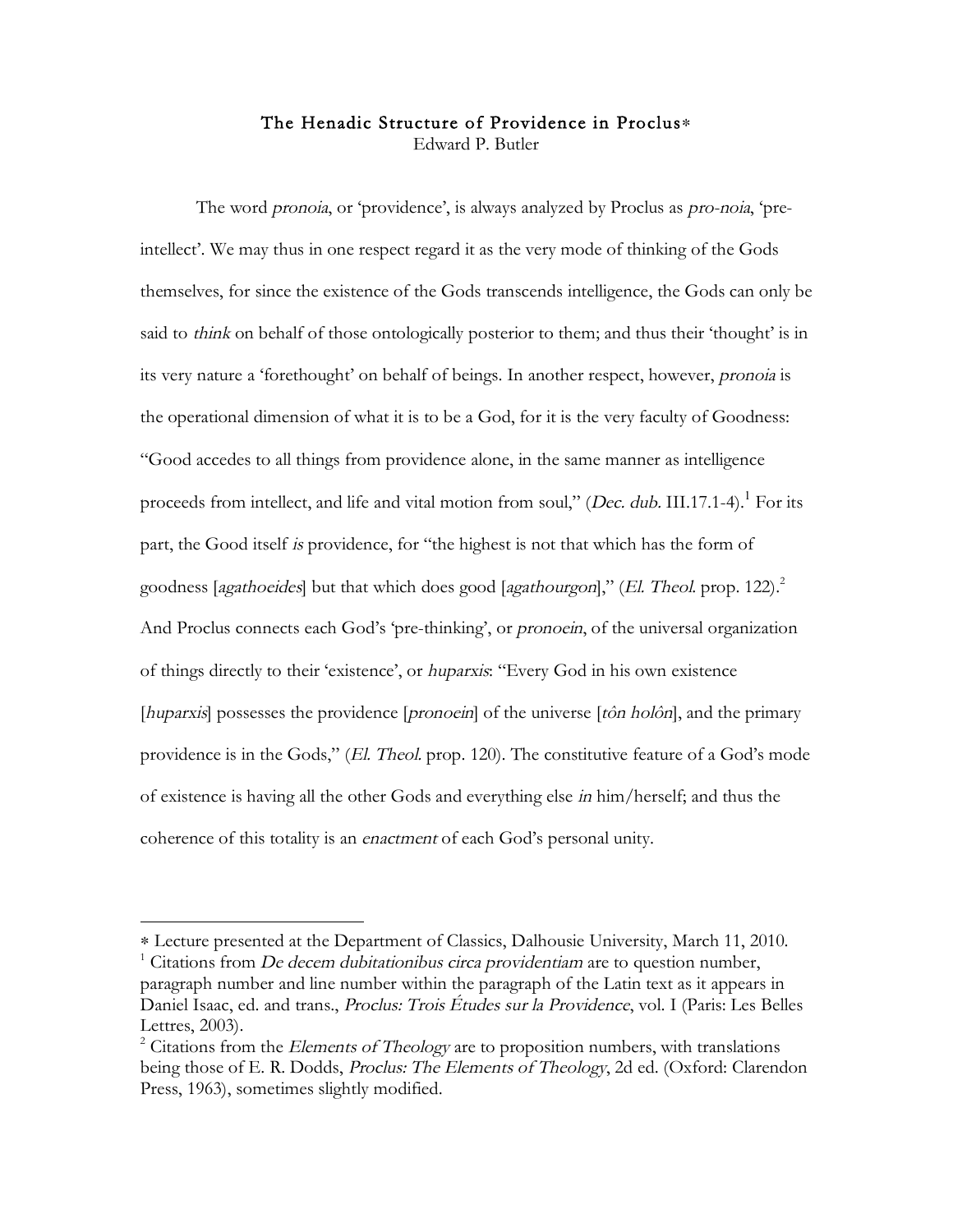Providence is thus fundamentally active, rather than what we might imagine as a plan. But this doing is also inherently a way of thinking, because providence is both proactive, in having deployed successive modes of causality in the service of the total Good, as well as reconstructive, as we try to find the way of conceiving things that allows their providential ordering to shine through, and in so doing participate providence through the process of coming to know that we are known by the Gods (Dec. dub. III.16.20-1). In prop. 134 of the Elements of Theology, Proclus states that "every divine intelligence exercises" intellection qua intelligence, but providence qua God." Such an intelligence, he explains, "communicates itself qua God to all things; but it is not present to all qua intelligence. For deity extends even to those things which the distinctive character of intelligence cannot reach." It is easy to miss the deeper point here alongside the simpler one that all things desire the Good whereas "even of the beings fitted to participate intelligence not all desire it." For it is really a matter here of the scope of providence, necessarily broader and deeper than the intellectual organization, which is marked particularly by the duality of potentiality and actuality, and of the structure this scope demands.

In the Platonic tradition, intellect never stands merely for the exercise of intelligence, but for the actuality of form, because it is "an intellectual act" in the first place "to generate and preserve the whole world of Forms," (In Parm. 967).<sup>3</sup> In the essay "Ten Doubts Concerning Providence", Proclus begins his inquiry from the problem of the knowledge implicit in providence, which must be able to evaluate or fix the "dignity" (I.2.4-7) of wholes and parts, eternal things and corruptible things, universals and particulars, participated and participant, and so must be a knowledge *prior to form* (I.4.30), that is, it must be knowledge

<sup>&</sup>lt;sup>3</sup> Citations of the *Parmenides* commentary are to the pages in Cousin's edition, and all translations from Glenn R. Morrow and John M. Dillon, Proclus' Commentary on Plato's Parmenides (Princeton, N.J. : Princeton Univ. Press, 1987).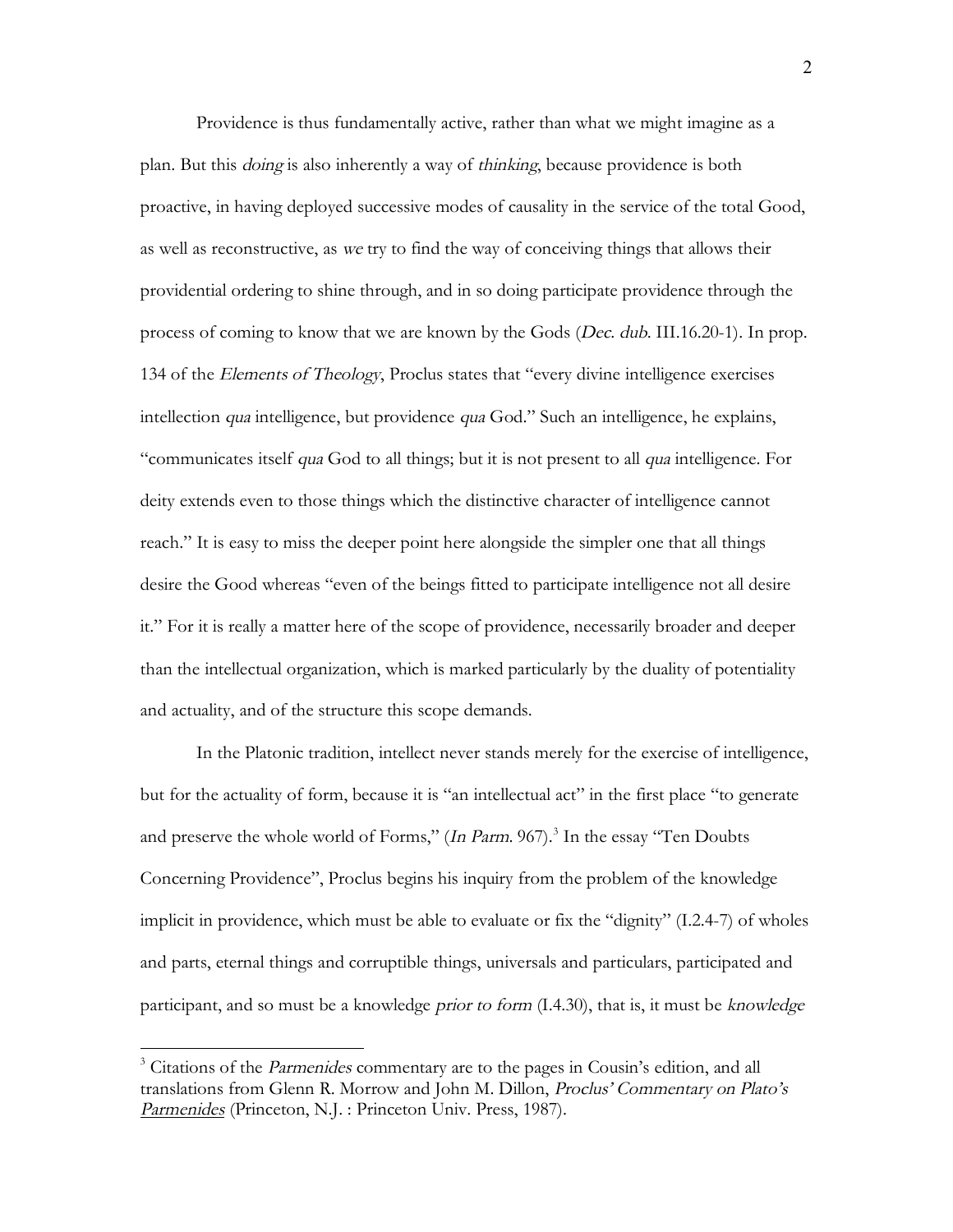by unity (34-5). This evaluation, in other words, must be distinct from the intellectual order of the universe; in it, the particular, the participant, the corruptible, are not simply to be valued according to the universal, the formal, the eternal, that is, according to their place in the hierarchical disposition of things. The perspective of providence, as henological rather than ontological, begins from a radical equality insofar as beings are valued as holisticallydetermined units rather than through the hierarchical relationships of part and whole or the likeness and unlikeness constitutive of approximation to form. As in the very procession of Being, the inquiry into providence begins from uniqueness (idiotês) and proceeds to community, under the patronage of "Hermes of the commons," koinos Hermês, twice invoked as guide at the essay's beginning.

That which "knows according to the one," Proclus explains, "knows so far as the similar is known by the similar … so far as that which proceeds from a cause is known by its cause," (I.4.35-37). Thus, to know "according to the one" is to know something through the principle of individuation itself, but therefore also necessarily as an individual, by an individual. Hence in his essay "On Providence, Fate and What Depends on Us," Proclus explains that "when someone actualizes what really is the most divine activity of the soul," she "will know only in the way the Gods know everything, in an ineffable manner, each according to their proper one," a mode of knowledge which is neither temporal nor eternal (De prov. et fato §32).<sup>4</sup> "The one of Providence," its unit of measure, so to speak, while not the universal, is not, however, the particular either (I.5.11-12), the *atomon*.<sup>5</sup> The One Itself

<sup>&</sup>lt;sup>4</sup> Citations from this text are by paragraph numbers in *Proclus: On Providence*, trans. Carlos Steel (Ithaca, N.Y. : Cornell University Press, 2007) and all translations are Steel's.  $5$  Compare El. Theol. prop. 74, where what is atomos is treated as a whole, and hence not henadic; In Parm. 735 and 752, where "atomic monads" are the participants of "proximate forms" such as Human or Horse; Plat. Theol. III 15.53.12-3, which locates "atomic forms" in the demiurgic intelligence; and In Tim. I 425f, where Proclus follows Iamblichus in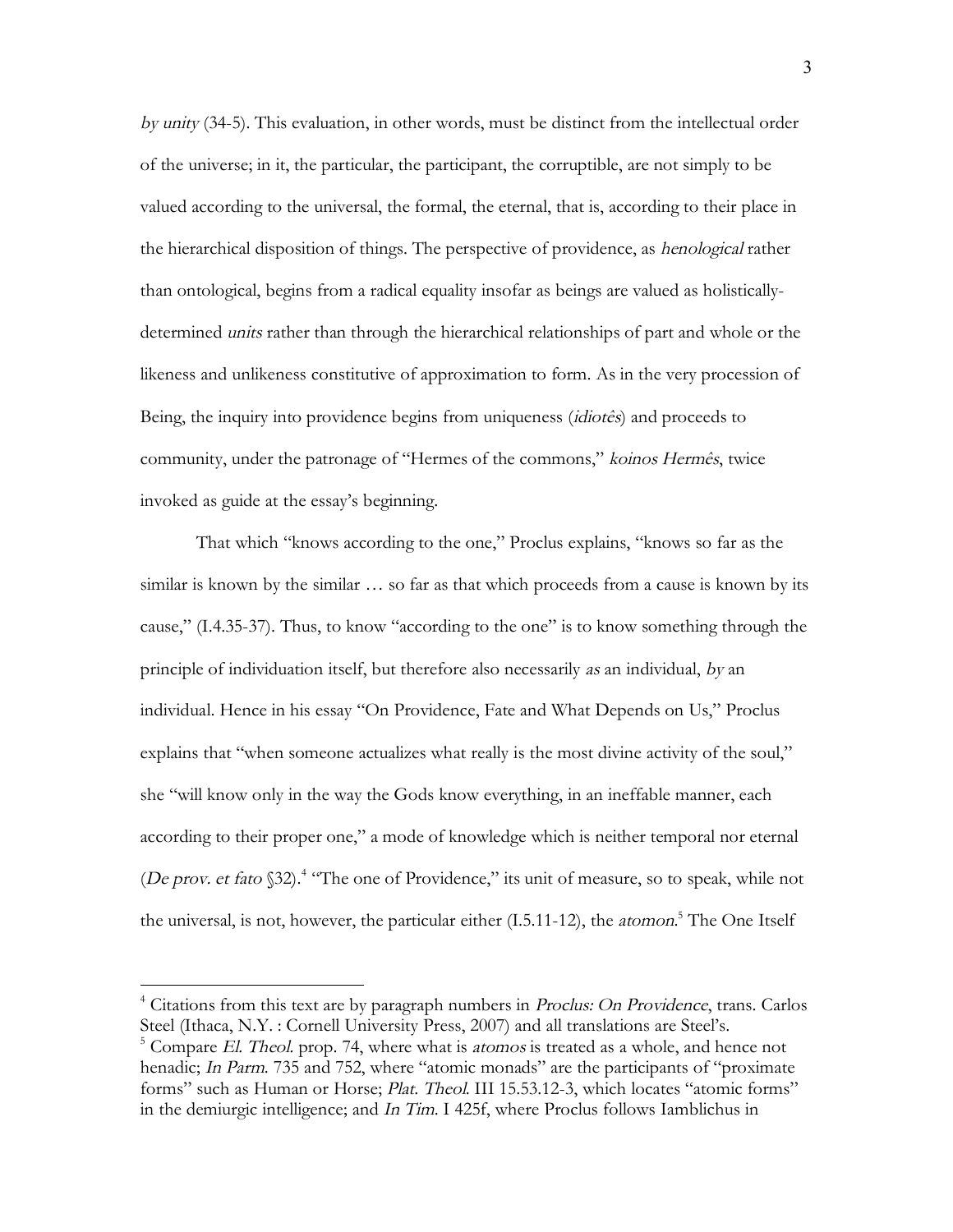cannot itself be some one thing, because it is not other than each unit except insofar as they, whether as wholes or as parts, distance themselves from being one with themselves, that is, insofar as their way of being negates their uniqueness. The operation of providence becomes in this way a problem of integrity, of the way in which different kinds of individuals hold together, and in so doing hold together the procession of Being.

The procession of Being occurs through the development in and among beings of reciprocal otherness (In Parm. 1190), through which beings are subordinated to wholes ontologically prior to them, wholes-before-the-parts (El. Theol. prop. 67). This mediation renders their value *relative*, and hence unequal, in a way they are not *qua* units. Hence "inequality" is a key problem for Proclus in grasping providence, not only with respect to the inequality of human lives, that is, differences of individual fortune (VI.32.3-10), but also the "inequality" of different species (VII.43.1-9), so that the problem of "inequality" becomes as much that of a certain sort of *equality* or community (43.9-20), that is, insofar as having something in common with other individuals leads to an individual's fate being unequal, so to speak, to their dignity.

Hence Proclus refers frequently to evils arising from "common corruptions" (VII.43.11,19), that is, corruptions arising from the participation in common units. In the city, diverse individuals suffer a common fate inasmuch as "parts, in consequence of their following wholes … suffer something in conjunction with … things of a different nature," (VI.40.23-5). So too, "common passions" (VI.41.9-10) cut across the self-identity of souls. "Every city and every genus," he says, "is one animal, in a much greater degree than every person" (IX.59.2-5)—and that so many animals subsist in whole or in part inside diverse

contrasting atomic and henadic unity. See also Proclus' remark at In Tim. I 446.25 that "every nature at once individual (kath'hekaston) and particular (merikon) is material."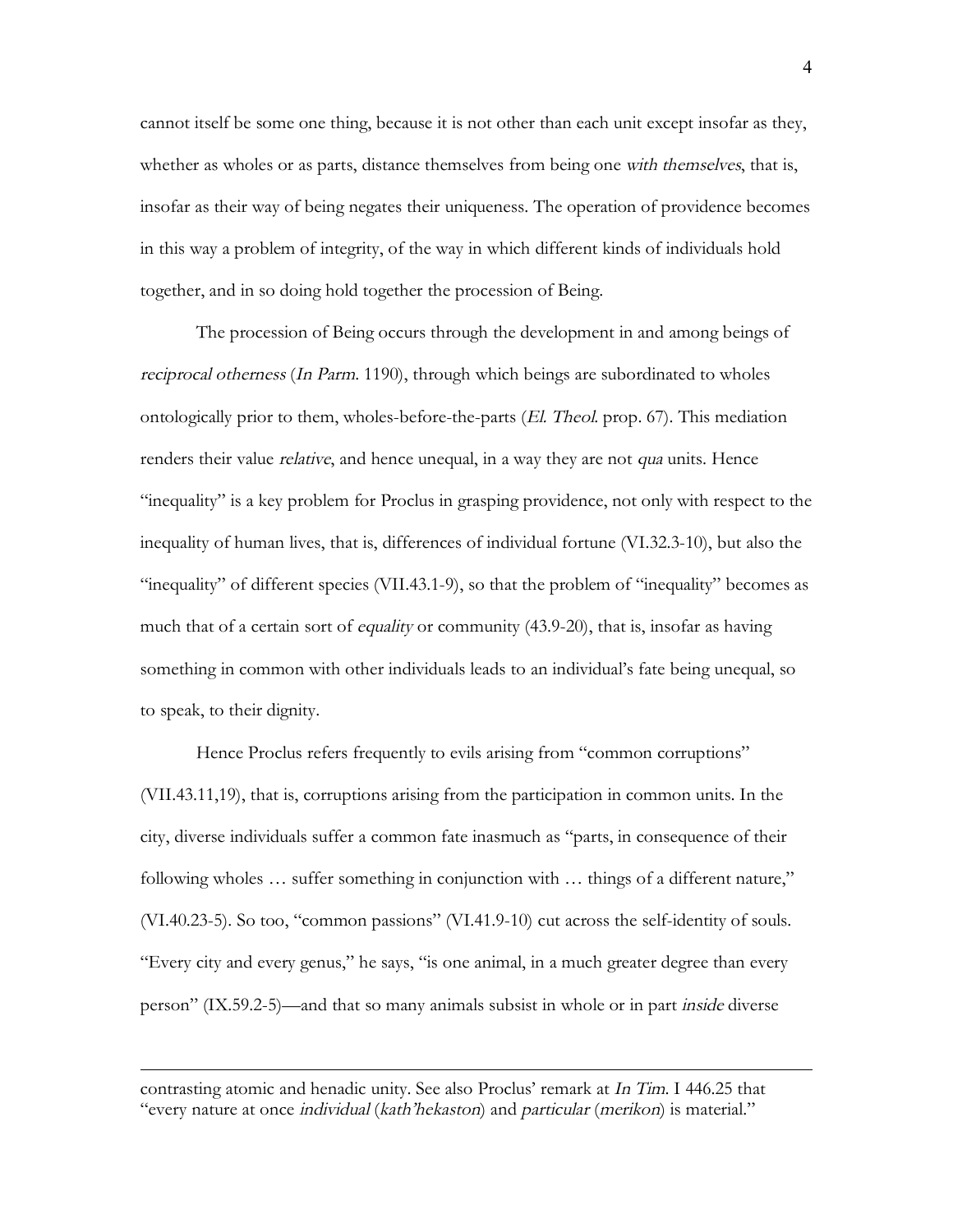others in this fashion confuses our perception of providence, making it hard to identify the individuals involved and the scope within which providence appears, because the "selfmotive agent" is from another point of view "the instrument of the universe … co-adapting itself to that which uses it" (VI.39.25-8) and vice versa. From another point of view, daimons are said to preside over species, as well as over parts of the body, and thus over both the formal and real parts ('pieces') of the individual, whereas the Gods are present to all things and "all things are full of Gods" (III.16.12; cf. also El. Theol. prop. 134, quoted above). Clearly, all things are not full of all daimons: thus daimons are intermediaries for the part qua part; and transcending this condition and entering into direct participation of the Gods consists precisely in transcending mereology, so that one is conscious *immediately* of the divine influence (III.16.16-20).

The participation in forms thus has, from the henological perspective of providence, a surprising amount in common with the participation in the cosmic machinery of fate (heimarmenê), a similar problematic applying to the part qua part, whether relative to a formal universal or the material whole of a city or the cosmos. Fate is the cause "of some connection between and sequence of things that occur," and "the sequence of all concatenated events" is imposed upon them by fate "as the one transcendent cause of the connected things" (De prov. et fato  $\S$ ). Proclus stresses the *transcendence* of fate over the connected things and events: "fate is not what is connected, nor the connection coming into it, but the connecting principle," (§8). Henologically speaking, therefore, the high degree of autonomy enjoyed by fate, the very law-governed and mechanistic character, that is, which makes it attractive to Theodore the engineer, Proclus' interlocutor, comes at the expense of the unity of the beings it embraces. Mereology, once again, is the key here: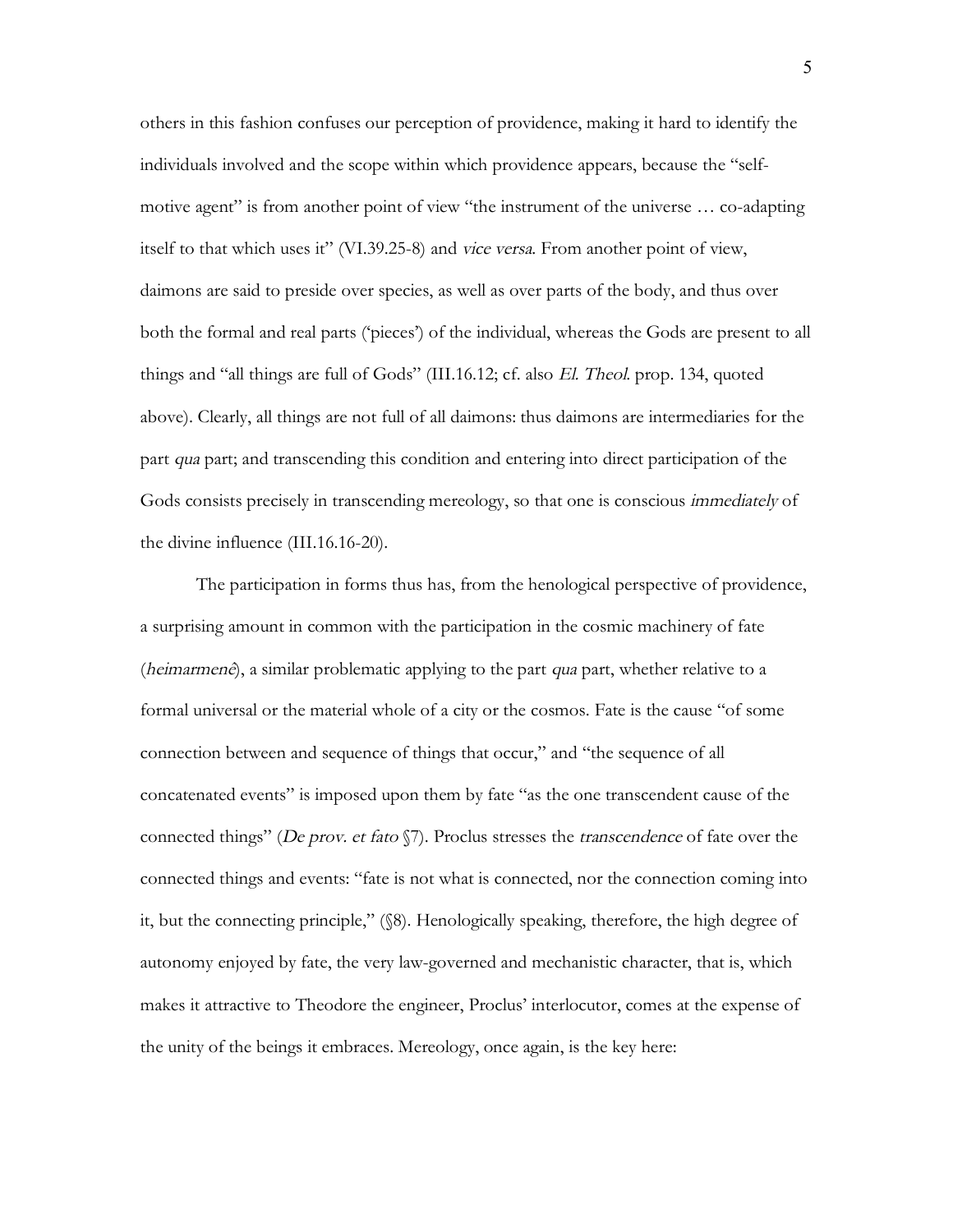nature in us binds together all the parts of our body and connects their interaction, and this nature can also be viewed as a kind of 'fate' of our body. For just as in our body some parts are more important and others less important and the latter follow the former, so too in the entire universe: the generations of the less important parts follow the movements of the more important  $\ldots$  (§12).<sup>6</sup>

We may use the individual's *agency* to determine the scope within which they are knowable providentially, that is, according to the unity proper to them, since agency is unity. Thus "every body is necessitated to do what it does and to undergo what it undergoes, to heat or to be heated, to cool or to be cooled. There is no choice in bodies," (De prov. §13) because their 'agency', as it were, belongs to the machinery of fate, and is ascribed to its unity. But when the soul "reflects upon itself and sees its own essence, the powers in itself … and the many lives of which it is the plenitude  $\ldots$  it discovers that it is itself a *rational world*," (\$18; my emphasis).

In this way the soul comes into that which is "truly [its] power … For it is the function of every power to contain and preserve its subject"  $(\S 23)$ .<sup>7</sup> The power that accords the soul its widest agency, and thus its widest determination, is virtue. The moral quality attributed to the agent already delimits them from the world, for "we do not say that the universe has this character, but the person who acts," (§35). But virtue also appropriates worldly events, making use of what does not depend on us and bringing order to what is given (§61). In this way we are as it were demiurges of our own rational cosmos; but the highest virtue is not, for Proclus, an exercise of choice (*proairesis*), as for the Stoics, but of will (*boulêsis*), again for henological reasons: "the ancients," we read, "do not identify choice

 $6$  Compare the terminology of parts "following" wholes at *Dec. dub.* VI.40.23-5, quoted above.

<sup>&</sup>lt;sup>7</sup> Sunechein kai sôzein, on which see below.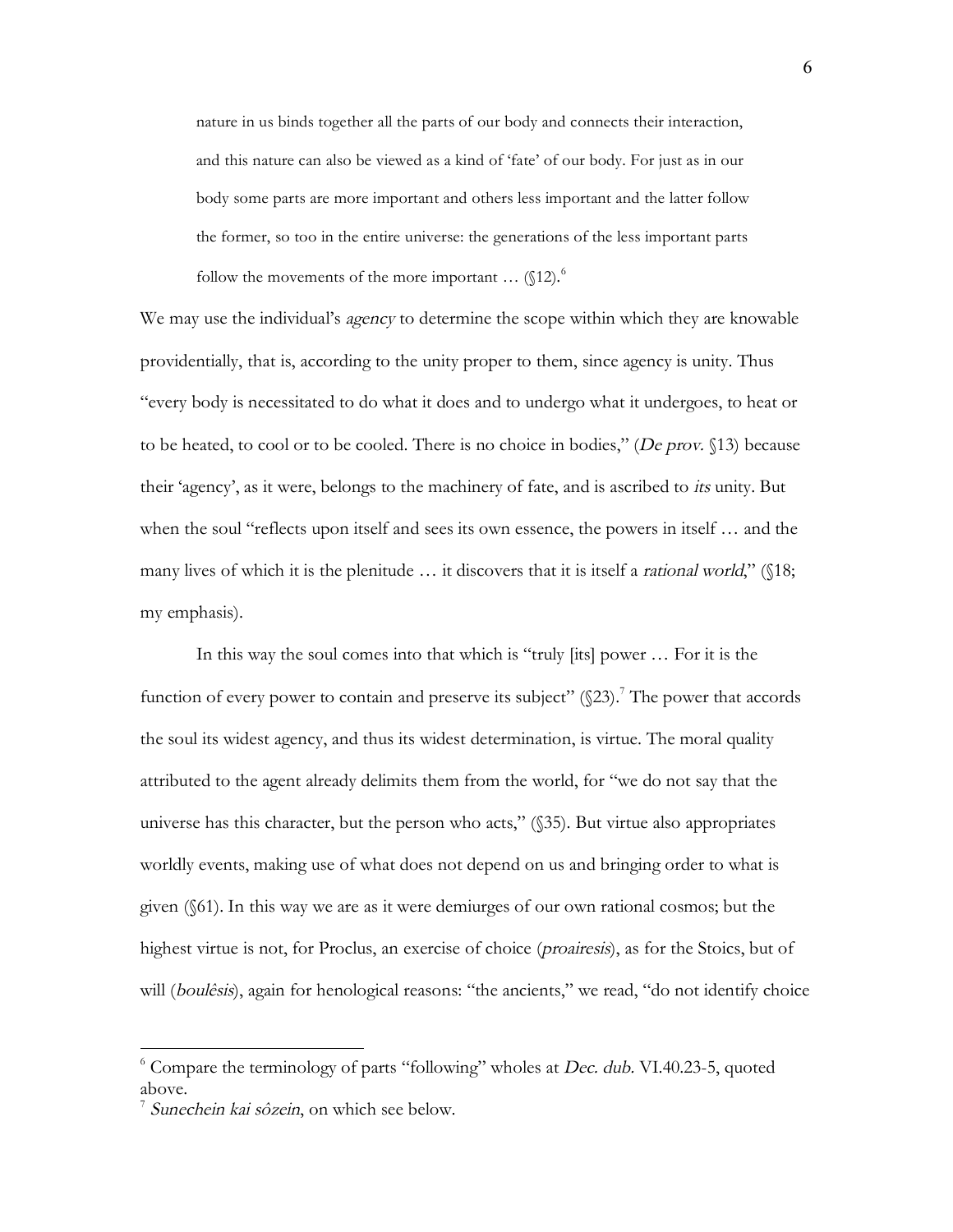and will," for "the will … only regards the good, whereas choice is likewise of good and not good things," (§57). For a power to exercise authority over all things, it must be unitary, while choice is *dyadic*; but Proclus indicates that the distinction here may be a question of perspective upon the living agency. The faculty of choice, he explains,

would have become itself the power over all things, if it had not had the impulse of choice, but had only been will. For a willed life is in accordance with the good and it makes what depends on us extremely powerful and it is really godlike; thanks to this life the soul becomes god and governs the whole world, as Plato says. (§60)

Gods, in this respect, do not possess "choice" because they do not possess the requisite ambivalence or duality (§59).

The position of will relative to choice carries certain corollaries. If will is in the position of the good,<sup>8</sup> and choice in the position of intellect, on account of its dyadic nature, then will is only of what is, and not of what might be. Providence transmutes, in effect, all choice into will, which is, by definition, a will to the good; but will, inasmuch as it is, like the good, prior to form, is also necessarily at the same time the will to form, which, since the universe will not be perfect, according to Proclus, without *intermittent* as well as eternal participation, means also the will to privation-of-form.

This relationship between choice and will takes us from the determination of our unity relative to the world, to the determination of our unity relative to the Gods. In both cases, the problem is how providence values individual agents. Each God contains all the other Gods and all that is; therefore we are all, in some sense, part of each of them, but not in the same way that we are members of a species or citizens of a nation, for

 $8$  En tagathou taxei, as is said of the "paternal" (to patrikon) in El. Theol. prop. 151.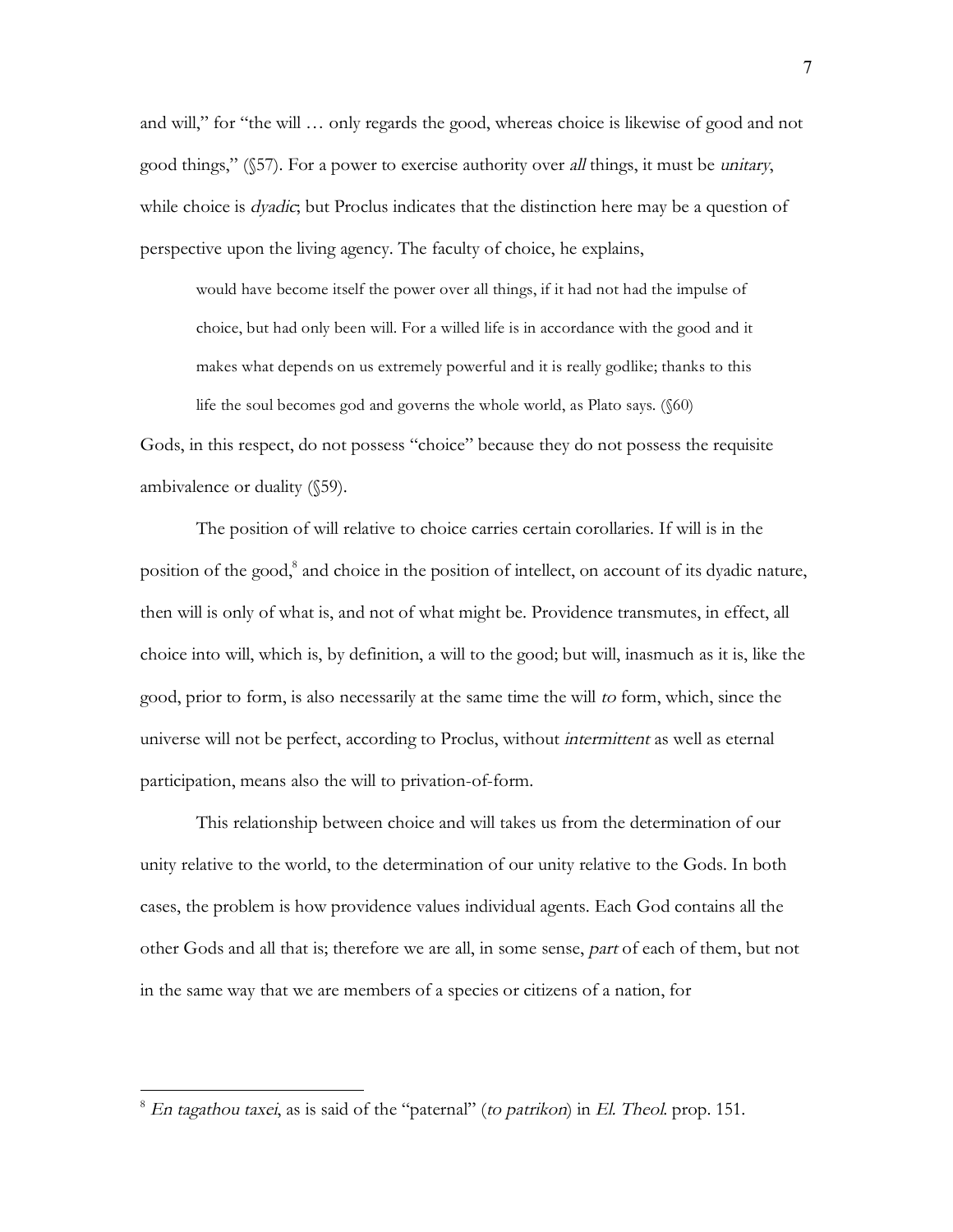the manner in which the gods contain all things is different and not at all comparable to the things that are produced by them … the gods know what depends on us in a divine and timeless manner and yet we act according to our nature. And whatever we choose is foreknown by them, not because of a determination in us, but of one in them. (§65)

What then does the existence of *our* choice as a determination in each unitary deity do to our own agency/unity, and to theirs? When Proclus takes up the problem of how providence "knows contingent things", he explains that some of "the ancients" denied contingency in beings in order to preserve providence, while others retain contingency, but placed such things outside the scope of providence (Dec. dub. II.6.3-9). Both of these positions result from attributing to providence the same outlines as formal cognition, for which all will either come about on account of form or on account of 'matter', that is, the relative privation of form.

Proclus sublates this opposition through the formula according to which providence "knows the indefinite definitely" (II.8.28-9). The indefinite is still indefinite according to this formula; it is not simply conjured away in its indefiniteness. The 'contingent' agent's causality is appropriated, not into a providence which is *en bloc*—for this would be necessity, as it is this which binds things together and attributes their causality to itself—but a providence in itself existential, and thus inherently individualized. Thus we may distinguish the knowledge proper to providence from the knowledge daimons possess of the indeterminate, characterized by Proclus as discursive (III.15.28), which will be deterministic, that is, knowledge of a finite thing in a finite way. The God's knowledge, by contrast, being according to the mode of production proper to each thing (III.13.42-3), knows things according to their freedom, as subjects, rather than according to their determination by fate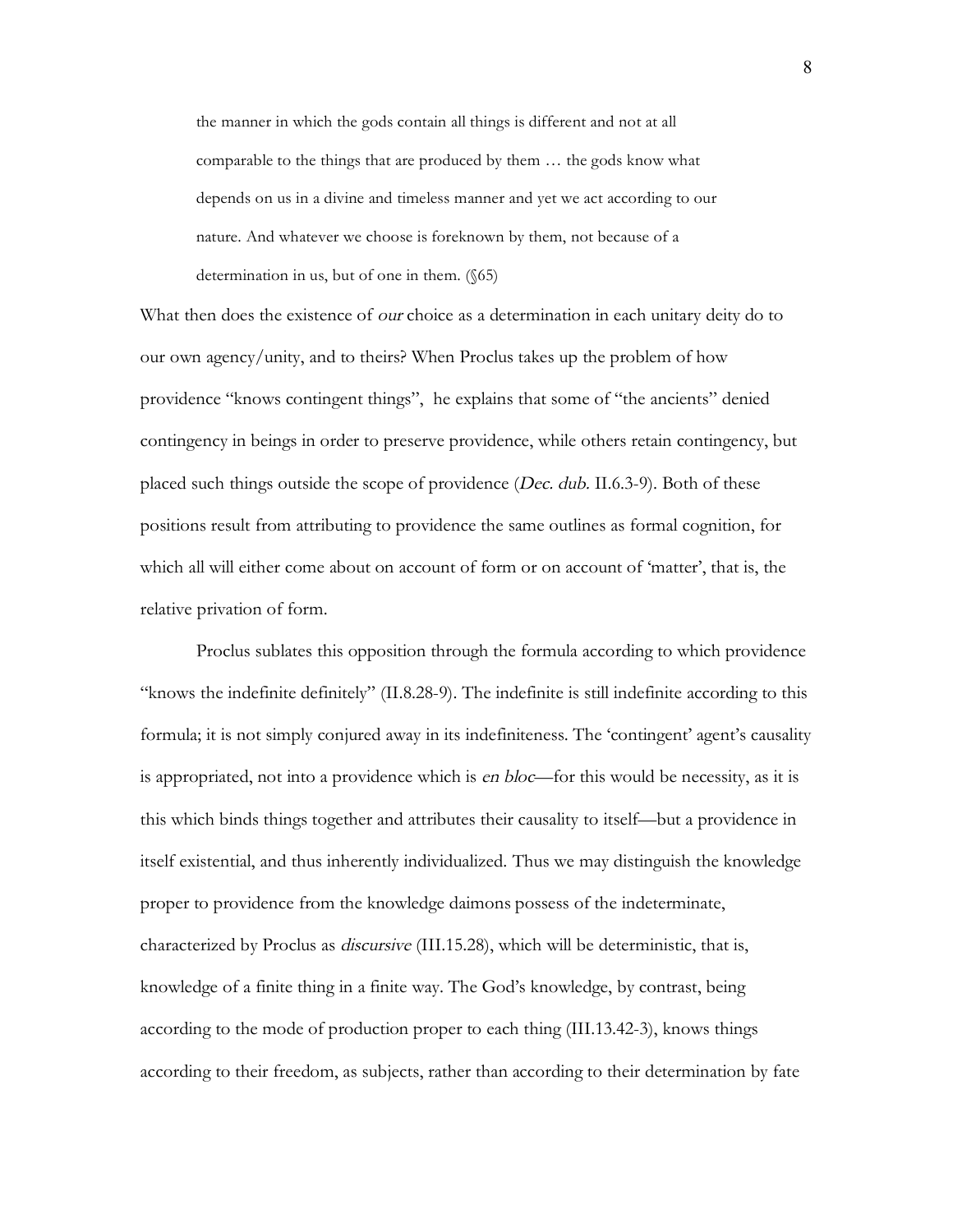or as objects. The daimon assigned to the individual before birth has a dianoetic knowledge of the life a soul has chosen, a knowledge that would infringe upon the person's perception of freedom were they aware of it, whereas the Gods know the agency involved in the original choice, which is alone utterly unique to that person. When it comes to providence, then, "the form of knowledge must not correspond to what the object of knowledge is, but to what the subject of knowledge is" (De prov. §64), whereas "every cognitive principle in act is reflected upon the object of its knowledge," and in this way Proclus argues that the "sensitive" and the "intellectual" soul must be distinguished due to the difference in their objects (De prov.  $$41$ ). The formal faculty is qualified by its object and hence is in itself objectified, whereas providence is the 'subjective' knowledge par excellence, for it is will.

When Proclus shifts from speaking of providence's knowledge of things, to speak directly of providence *as cause*, and asks whether, if it is the cause of determinate and indeterminate things alike, it is the cause of both "according to one and the same thing, or according to different things" (III.9.2-5), the question of the unity of providence, as the specifically divine faculty, becomes a question of the unity of the God as such. How does each God contain all things in such a fashion as to allow for real contingency? Proclus responds with recourse to the notions of finitude and infinity. Providence, that is, the God, is finite to itself, "for that which is infinite to itself is incomprehensible to itself; and hence it can neither hold together [sunechein] nor conserve [sôzein] itself. But each being conserves itself according to its power [sôstikon esti kata dunamin]," (III.11.15-19).<sup>9</sup>

Proclus thus treats providence here as a specific case, albeit perhaps the most universal, of a divine power. I have discussed elsewhere the generativity for Proclus of the

<sup>&</sup>lt;sup>9</sup> Compare the description of unity in El. Theol. prop. 13 as that which "conserves [sôstikon] and holds together [sunektikon] the substance of each thing," and the statement from  $De$ prov. §23 that "it is the function of every power to contain and preserve its subject."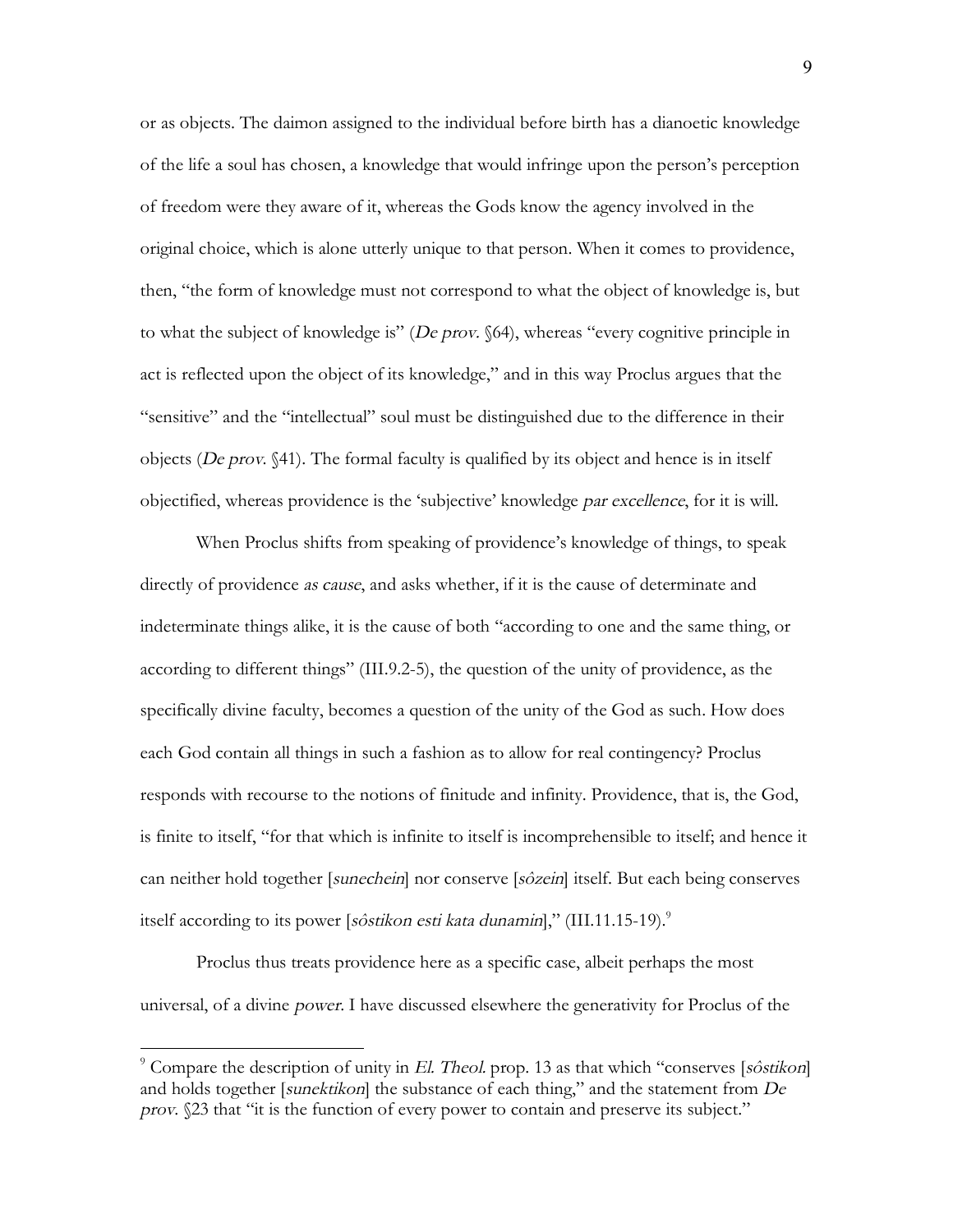dialectic of existence and power(s) in each God.<sup>10</sup> Treating providence as a power allows us to understand how within the God there is finitude-to-self and infinity-to-self. The God is finite to him/herself, and individuals such as ourselves are finite to ourselves, but between us is the infinity-to-self of the God, which expresses itself in the God's infinity-to-us: "each of the things that are infinite is only infinite to the natures posterior to itself," (III.11.20-1). The natures posterior to him/herself, therefore, are as it were the repositories of the God's infinity-to-self, a relationship of infinity among the God's powers, "for it is not surprising that among infinite powers, one is more infinite than another" (11.4-5). This relative noncomprehension of self, moreover, is the locus of Form, for Form emerges in the first place as the resolution of the opposition in the henad between existence and powers as the henad thinking him/herself. Hence we can apply Forms to Gods, treating henads as if they were an ontic manifold, though the henads are in fact productive of Forms. In similar, albeit inverted fashion, we comprehend Forms although we are also products of Form.

Providence embodies the infinite power of the henad insofar as the beings contained in the henad "according to the most profound union in the infinite depths of itself" (III.11.24-6) experience lack of identity-with-self, which the Gods therefore do not lack for themselves. Beings imitate henadic infinity through indeterminacy and imitate henadic unity through determination, "on account of which the first of the natures in this universe … subsist according to one determination [horos]," (III.12.6-10). But the simplest natures with respect to *form* are not free; the simplicity that imitates henadic unity belongs rather to atomic particulars, which are simple in one respect while hopelessly complex *qua* particulars. Socrates, insofar as he is simply Socrates, can be thought of as possessing a single

 $10$  See, in particular, "The Intelligible Gods in the Platonic Theology of Proclus," Méthexis 21 (2008), pp. 131-143.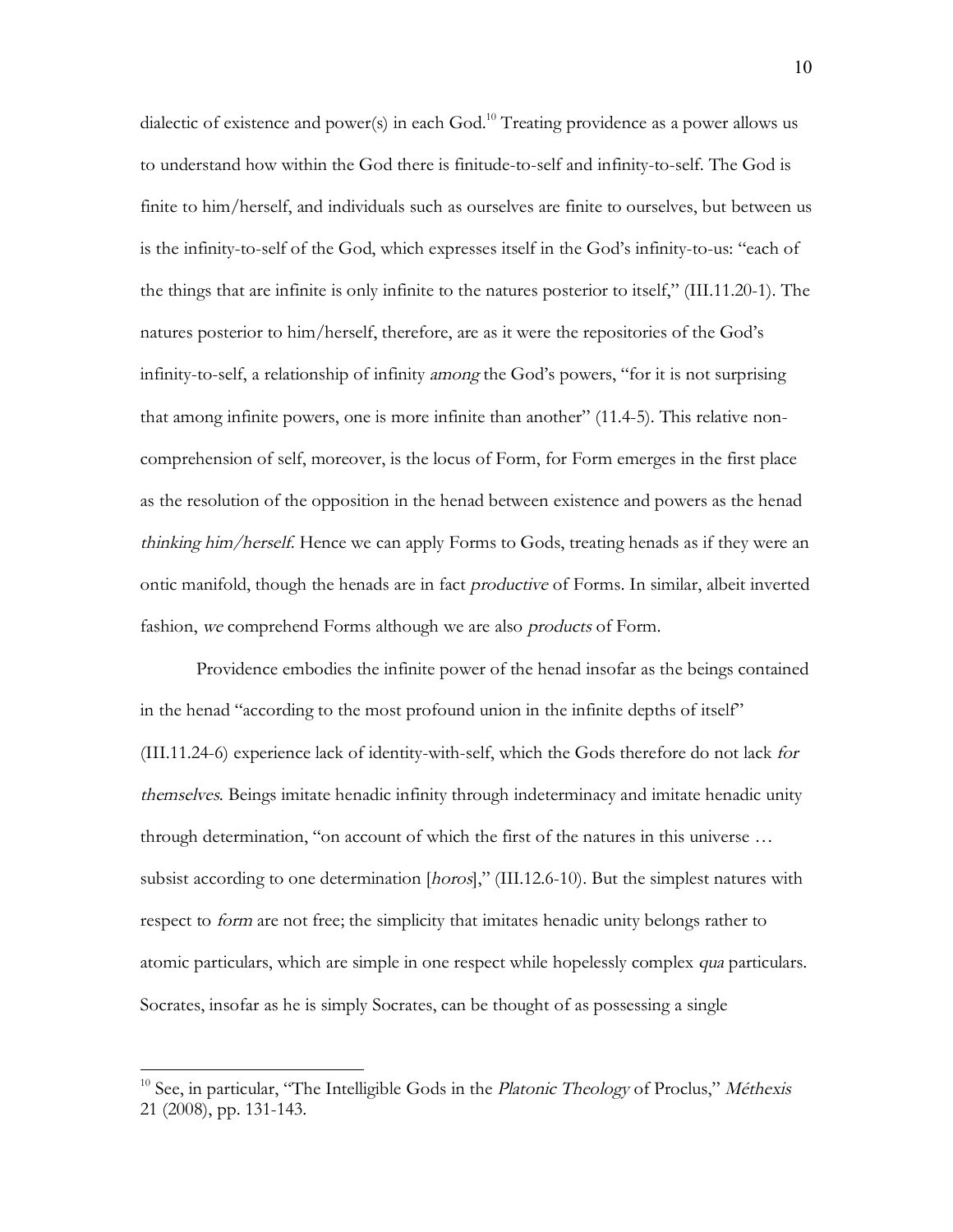determination; but in fact to be Socrates entails being human, animal, the son of Sophroniscus, and even to have been other sorts of being before and to be about to become other sorts yet. These multiple determinations express an absolute indefiniteness, albeit they are sources of relative definition at any given moment; but these contingencies are also manifestations of a will genuinely free.

Another aspect of the dialectic finite-to-self, infinite-to-other is that it constitutes the other as other, that is, the other as object. The relationship to Form is constitutive of the other as other, as it is of myself as other. To this we may compare the matter "in" the demiurge; that is, through the operation of his power of finitude-to-self, an opposition between form and matter occurs, which ultimately expresses the presence of the other henads *in* him, their presence to him as others being expressed in matter, insofar as this is the "disorderly motion" illuminated by the orders "prior" to him qua demiurge (In Tim. I 387)—that is, prior to him as an intellective God, though not as simply a God. Matter in this way expresses the *objective* presence to one another of the henads, as opposed to the subjective presence-to-self of each, which manifests itself as well in the henadic intersubjectivity in the intelligible-intellective order, whereas the intellective order is the site of subject-object relationships.<sup>11</sup>

There is a necessity, *anankê*, appropriate to the discussion of providence which is not the same as fate (heimarmenê), though Proclus elsewhere respects Platonic precedent for using the terms interchangeably (*De prov.*  $$13)$ ). Thus he explains that an ontic product considered with respect to its unity is necessary (anankaion), while considered as originating from infinity as a power of unity, the product is contingent (III.14.10-12). The being or

 $11$  On henadic "intersubjectivity" as constitutive of the intelligible-intellective plane of Being, see my "The Second Intelligible Triad and the Intelligible-Intellective Gods", Méthexis 23, 2010.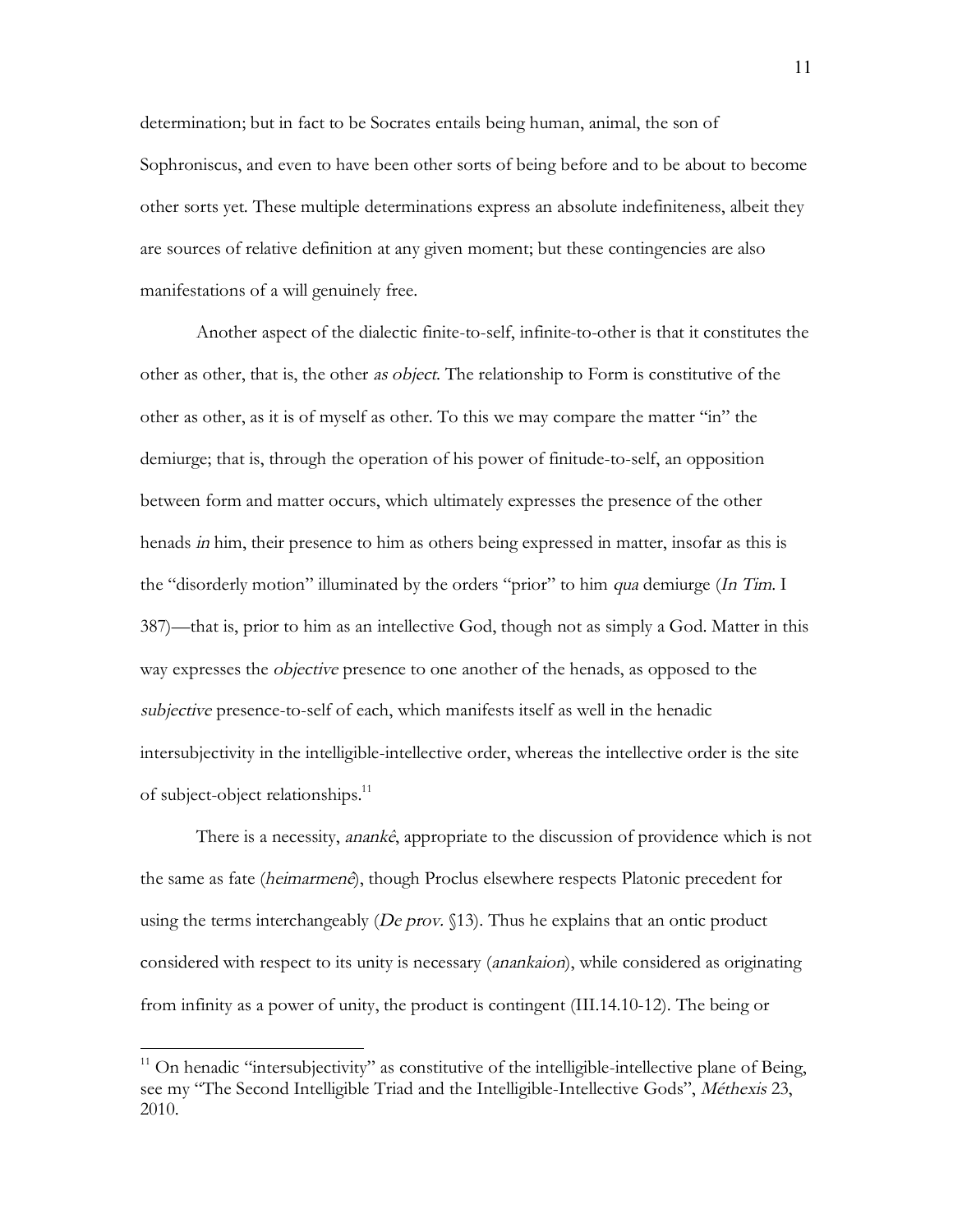event is "necessary" in this sense when considered as an inseparable part of some unit, contingent when considered in its nonidentity relative to some unit. Necessity here also expresses the unity with the knower of that which is known as timelessly actual, whereas the knowledge of contingency expresses non-identity with the knower: I do not know my own agency as 'contingent' in this sense, but only another's. Accordingly, he speaks here in terms of a continuum between the merely determinate in any respect and the necessary, such that whatever is actual, just insofar as it is actual is necessary (14.12-20). The prime case of such a unity would be the act of will, which is in this respect anything but 'contingent'. The contingent, he continues, "imitates the infinite power of the One, but not the power of itself. For every power is the power of another thing which possesses it, but not of itself," (14.20- 2). That contingency is not a principle in its own right is grounded in the broader axiom that a power essentially lacks self-identity, because it is always the power of something. The unitqua-unit, to which nothing belongs, is thus in the negative movement the ultimate referent of the deferral inherent in the potency as such, hence its ascription to the principle of individuation as such, while in the positive movement, the difference between a henad and a power of that henad is the "minimum distinction" (Damascius, De Princ. I. 118. 9-17) that '(em)powers' the procession of Being.

Providence imparts autarchy to primary beings (III.19.6-7), for what is more one is more sufficient to itself, whereas things whose unity entails other things are also sources of providence to one another, from which comes the unity of the world (III.18.7-8), divided natures being coordinated in this one good (III.18.12-3) through the exercise of the degree of autarchy they possess. Thus the "one" with reference to which all things are coordinated is still individuation, but in less integral units this entails the others. Lesser units are thus like henads insofar as all are in each, but unlike them insofar as for the lesser units this is a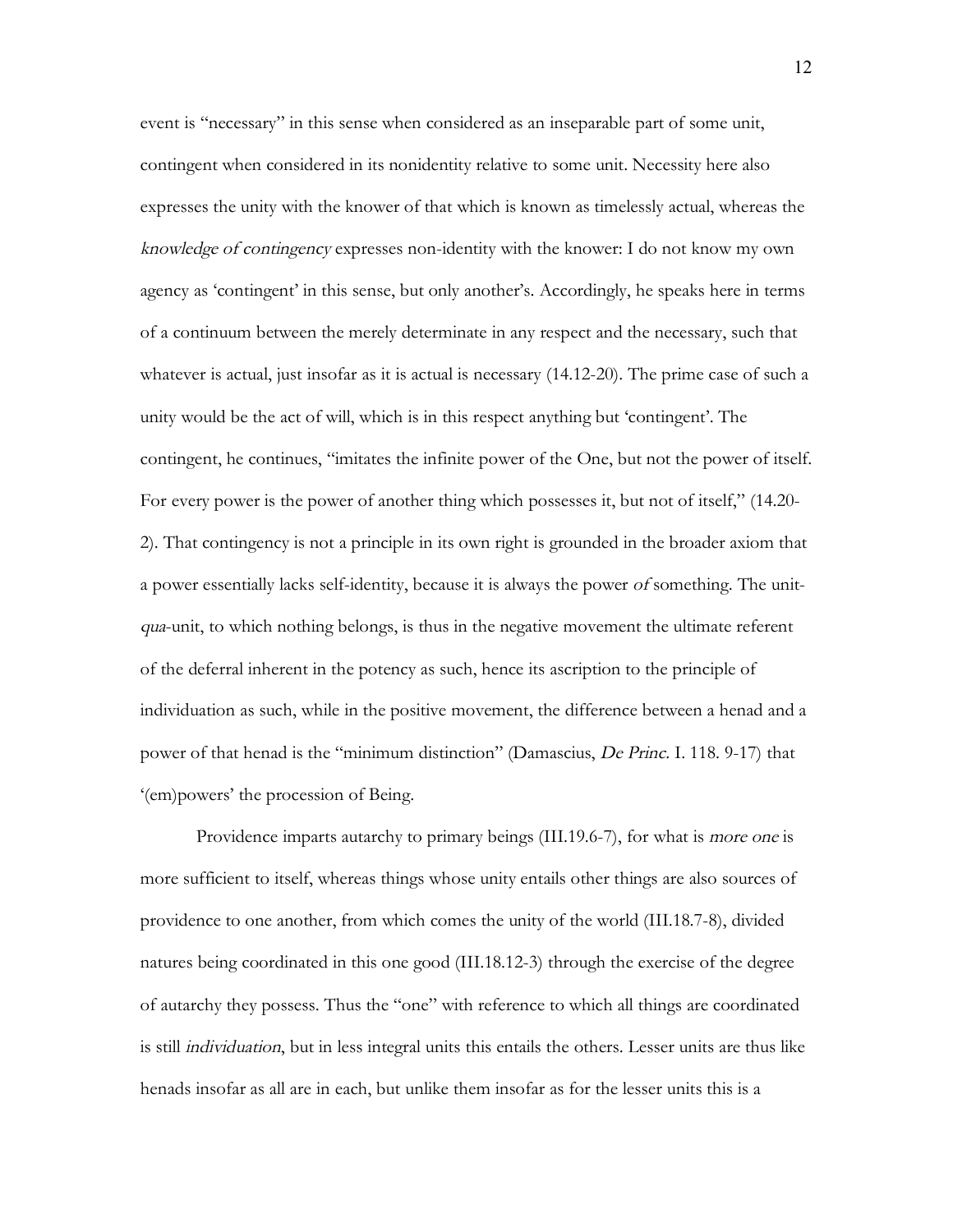matter of inherence, that is, of determination. This underlying henological structure allows Proclus ultimately to ascribe the cause of non-participation to the participants themselves, as a determination of their self-valuation that establishes their effective causality, even negatively.

Hence the activation of contraries, for example the corrupting and the corruptible, divides or destroys certain kinds of units inherently.<sup>12</sup> A more complex example is the opposition between reason and the contrary-to-reason or preter-rational (para logon). The contrary-to-reason is an evil specific to that with a natural disposition to reason (V.30.30-2); hence the soul with an irrational and rational component, such as our own, finds its rational component compromised by involvement in the realm of fate or mechanical force, while its irrational component preserves its own, lesser degree of unity. In effect, these two parts of the soul are drawn to different unities outside themselves, the one to the unity of intellect, the other to the unity of the world. But there is a good even to being divided; though participating less fully in the goods of which it partakes, the divided soul participates diverse goods and in this way helps to perfect the universe (V.31.8-11). And the opposition in the soul is not irreconcilable, for there is a higher mode of unity than either the cosmos or the intellect.

The reconciliation in question is not to be identified, though, with the intellectual recognition of the telos of embodiment. Rather, it lies in the identity of the will, "will" and "power" being the principal components of providence (III.18.21-28). The will that has chosen embodiment transcends the opposition between immortal and mortal constituents of

 $12$  For the ethics of individuation generated by such zero-sum relationships, see my "Hercules of the Surface: Deleuzean Humanism and Deep Ecology," in An (Un)Likely Alliance: Thinking Environment(s) with Deleuze/Guattari, ed. Bernd Herzogenrath (Cambridge Scholars Publishing, 2008), pp. 139-158.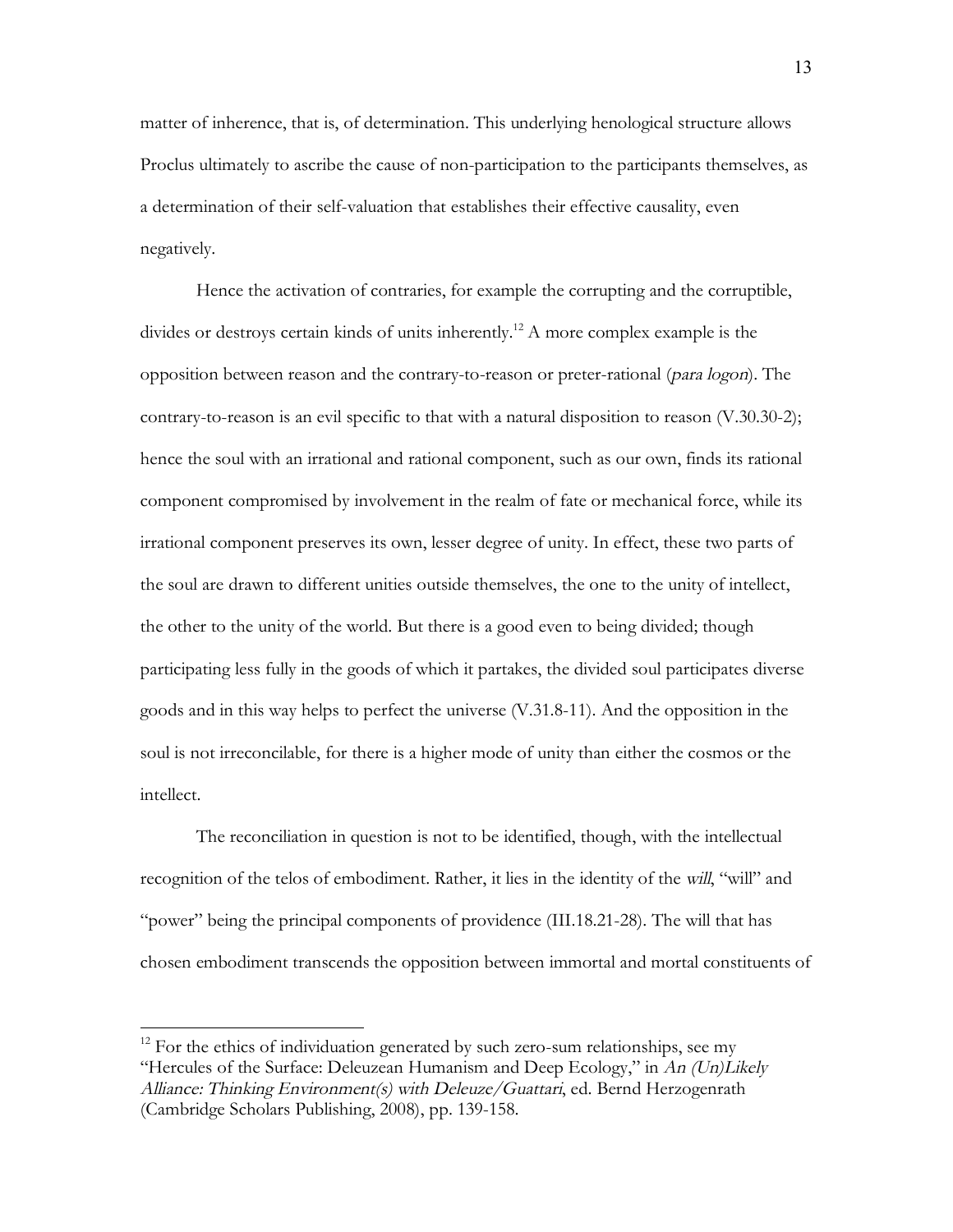the soul, an opposition which in fact only exists for the rational component; and thus there is a sense in which reason "acting as reason, impedes that in us which is divine and better than it, though in so doing it operates in accord with its nature; nevertheless, the divine prevailing, reason has the good to a greater degree" in virtue of "operating divinely" (V.30.41-5). This is in accord with the general structural principle that for beings, there is always a "coordinate good" and a "greater good derived from that which is superior to itself" (30.45-7). Hence bodies are corruptible because of their participation in a unity better than themselves for which generation and corruption are of equal value. But the evil in the soul is "more various than that which is in bodies" (VIII.51.29-30), that is, more idiosyncratic, reflecting the fact that there is something in the soul that is sui generis. We can see from this why it is important for the Platonist to posit salvation by sumbola, the 'tokens' of the theurgist, alongside the reversion-to-Form.13 As illuminating as the Forms are in a relative sense, there is an absolute opacity to them. The necessarily idiosyncratic relationship to sumbola, however, for the Gods and for us as well, illuminates what would otherwise be a purely negative particularity.

The order of things is providential for Proclus because it supervenes upon their modes of unity. "All things are in all things, but in each appropriately," (El. Theol. prop. 103); and what determines for each thing how all things are in it, is the good which it is capable of doing, the unities and planes of activity consistent with its own individuation. As such, the Proclean doctrine of providence provides no simple answers to the questions

 $13$  On which see further my "Offering to the Gods: A Neoplatonic Perspective," Magic, Ritual, and Witchcraft 2.1 (2007), pp. 1-20.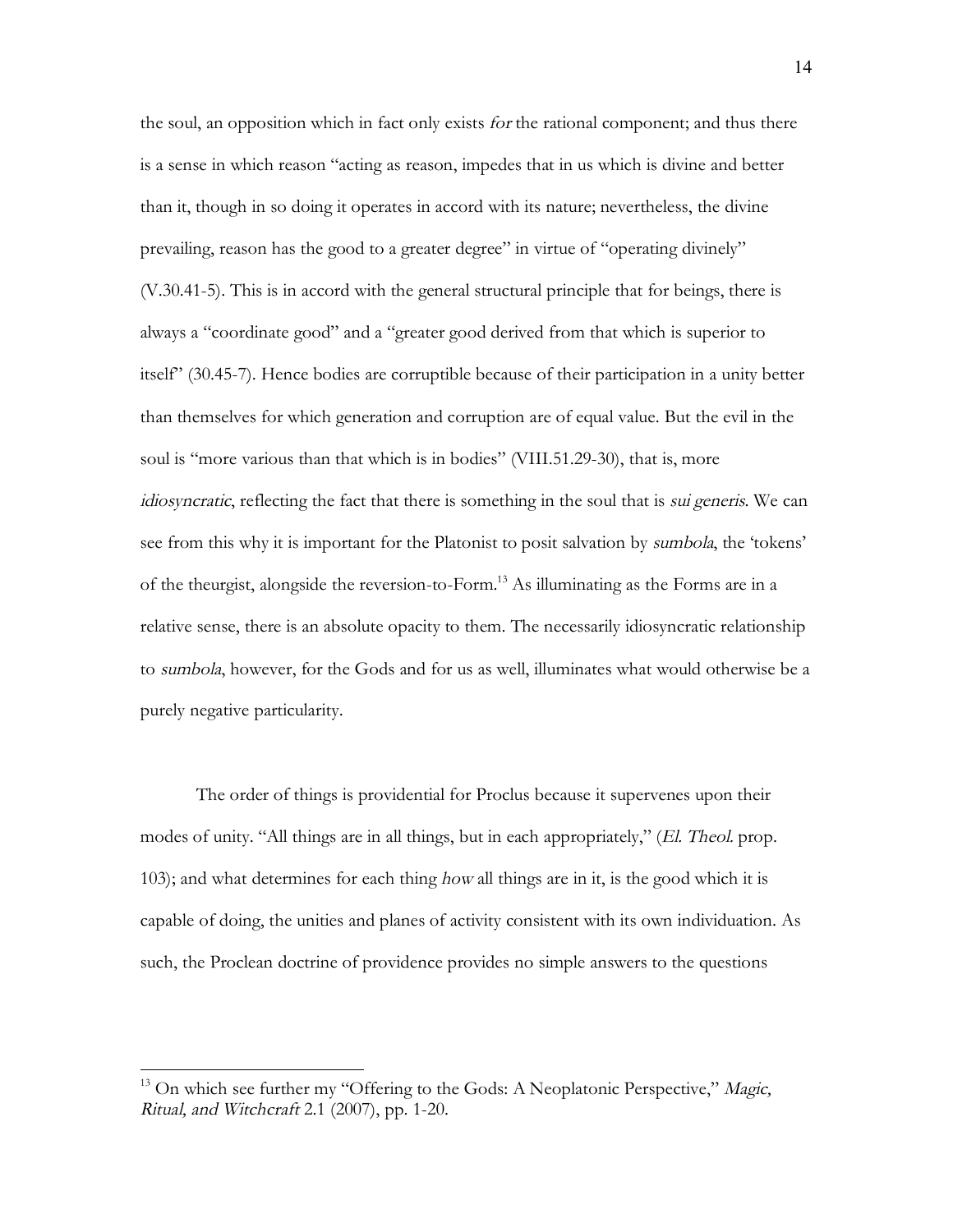usually posed under this rubric, but it does provide a clear systematic orientation for the inquiry through the henological analysis of the objects and subjects of divine action.

Introduction (Dalhousie University, 3/11/10)

This paper refers to the "henadic structure" of providence in two senses:

First, because the nature of providence is inseparable from the nature of the Gods themselves, because providence is the operationalization of that nature. What it is to be a God, is to be an absolutely unique individual containing in oneself supra-essentially or 'existentially'—that is, in a mode superior to being—all that is. This is what it means to be a henad, a member of the polycentric set of ultimate units. In this sense, the henadic structure of providence is the goodness all things possess from being inalienable inclusions of each God or Goddess as such.

In the second sense, I speak of the henadic structure of providence because beings are the objects of providence just insofar as they partake of the nature of henads. In this sense, one could say that they are the objects of providence just insofar as they are capable of being subjects of providence as well. In this respect, the inquiry into providence is an inquiry into the modes of unity present in any given thing.

This gives to the Proclean doctrine of providence a somewhat more analytic quality than we might expect from a fundamentally theological doctrine, and indeed in his writings on providence Proclus more uses the voice of the Platonic structuralism of the Elements of